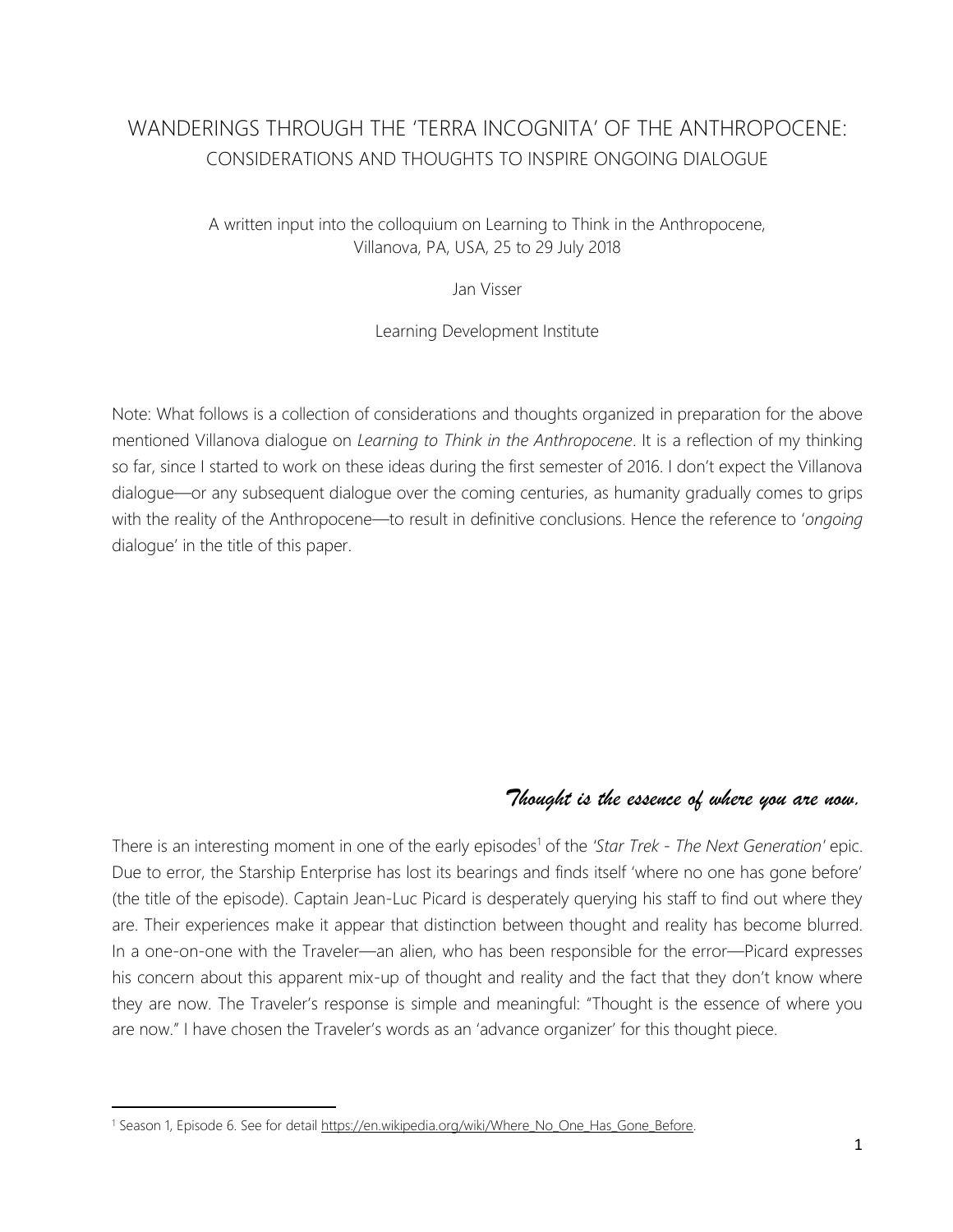The Star Trek episode is set in the 24<sup>th</sup> century. We live three centuries earlier, but the words are just as relevant now as they are then. Where are we? For most people, I'm afraid, their thought is not really where they are, the Anthropocene. That should change, before it's too late. We must learn to think in the Anthropocene.

Anthropogenic impact on our living environment is multidimensional and hugely complex, so complex that anyone who claims to have a solution is in the wrong state of mind. Complex systems are adaptive and can be made to adjust through the involvement of gentle forces. Solutions that are perceived as already existing, merely waiting for implementation wherever required, are not of that category. They are brute forces that may simply lead to creating new problems in the wake of—usually well intentioned efforts to 'solve' existing ones.

Solutions in complex settings must grow, they should be allowed and facilitated to evolve. They cannot be 'had.' The focus in this evolutionary process must be on us and on "our becoming-other" (see Deleuze-Guattari quote on Page 9 in **David Cole['s contribution](http://learndev.org/dl/HLA-IBHA2018/Cole%2C%20D.%20R.%20(2018).%20Learning%20to%20think%20in%20the%20Anthropocene.pdf)** to this dialogue).

The Anthropocene reminds us of our mortality—of both life and death. The impending possibility of a Sixth Mass Extinction (the last of the previous five extinction events occurred 66 million years ago) is being noted increasingly in the scientific literature (e.g., Leakey & Lewin, 1996; Barnosky, *et al*., 2011; Kolbert, 2014); Ceballos, *et al*., 2015; Ceballos, *et al*., 2017; Van der Valk, *et al*., 2018). Our species may well be among those that go extinct.

As individuals we are dispositioned to do everything possible to stay alive. We defend our life when it is at risk. We are aware of life's eventual demise, but will embrace death, recognizing gratefully that life has come to fulfillment, only when death is in close proximity. "Those who embrace death will not perish, but have life everlasting," says the Tao Te Ching (In McDonald's translation) in Chapter 33. There is consolation in the awareness that generations of human beings succeed us, just as countless other generations have preceded us. Does something similar apply to us as a species?

Big History, as we know it, makes us aware that species come and go; that life emerges when the conditions on a planet are favorable, but that it can go extinct, as naturally as it once came, when conditions deteriorate. Should we be concerned, now that we live in times in which we may ourselves be a major contributing cause of fatal changes in the earth's environment? Facing the possibility of extinction, it is only natural to ask ourselves if we are here for a purpose. If so, what is it? Is this the right question? Do we actually need a reason to convince ourselves, as a planetary community, as a species, to take care of ourselves, our heritage, our progeny, and thus be appropriately concerned at this moment in the Big History of life on earth about the future of our species?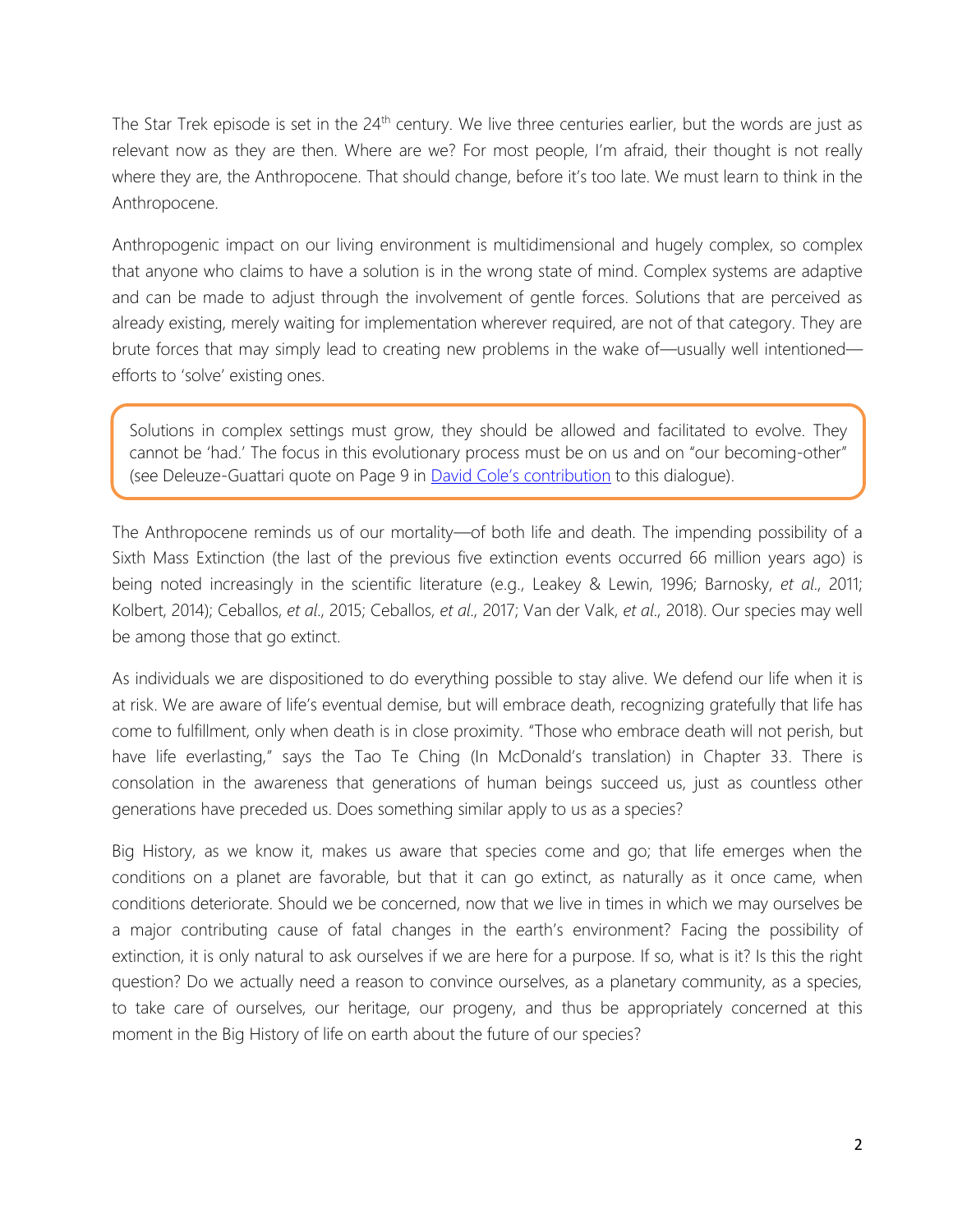Questions of origin, purpose, and who we are, have been with humankind since time immemorial. They have inspired religious sentiment, philosophical thought, works of art, and the scientific spirit to seek understanding.

Questions such as those above, which are profound yet bound to remain without adequate answers, are nevertheless important. It is in our nature, as members of a problem oriented species, to pursue them. Such pursuit enhances life and, perhaps, it is exactly the 'enhancement of life' that is also the purpose of life.

Two years ago, in a [paper](https://tinyurl.com/y8hkqe5p) prepared for the third biennial conference of the International Big History Association, held in Amsterdam (J. Visser, 2017), I referred to learning in the Anthropocene as "…yet uncharted terrain—*terra incognita* on the map of the learning universe in which earthlings live" (p. 10). Mentally exploring that uncharted terrain, I stumbled upon some interesting wildflowers; things that I, somewhat intuitively, felt were worth looking at. I arranged them in a small bouquet and offered it—with explanatory notes—to my readers. I named the flowers *transdisciplinarity*; *multiplicity of spatiotemporalities*; *order of magnitude*; *mathematics*; *metaphor*; and *sense of beauty*. My choice for picking these particular wildflowers is motivated in the above mentioned [paper.](https://tinyurl.com/y8hkqe5p) These flowers are still here for our contemplation as we start our dialogue about *Learning to Think in the Anthropocene.*

The Learning Development Institute designated '*Human Learning in the Anthropocene*' a "focus area of exploration, research, reflection and development (ERR&D)," departing deliberately and purposefully from the usual reference to R&D. Notions such as the ones highlighted above are the tentative outcome of exploration, not research. In this particular area of pursuit more and deeper exploration will be required as a basis for future research, reflection and development.

[Continued dialogue](http://learndev.org/LSC_17-03-26_Lienden.html) regarding Human Learning in the Anthropocene, led to identifying four key adjectives as descriptors for life in the Anthropocene, which should be enjoyable, compassionate, respectful, and responsible. They are a first attempt at imagining essential values on which human life in the Anthropocene must be based for sustained existence of our species. Having a shared vision inspired by such values is a *conditio sine qua non* for effective transformation to a different world. To develop such a vision we must think in terms of futures hundreds of years from now.

Exploration of the values that underlie sustainable human life in the Anthropocene, such as the ones mentioned above, is crucial for developing a shared vision necessary for current and future generations to navigate to a better world.

The term 'Anthropocene' has only recently become part of common parlance. Only a few years ago one would have to explain what it meant when using it. Now, as a Dutch philosopher friend recently told me, it's use has become 'sexy.' We may soon see it appear on T-shirts. Commerce will be happy to make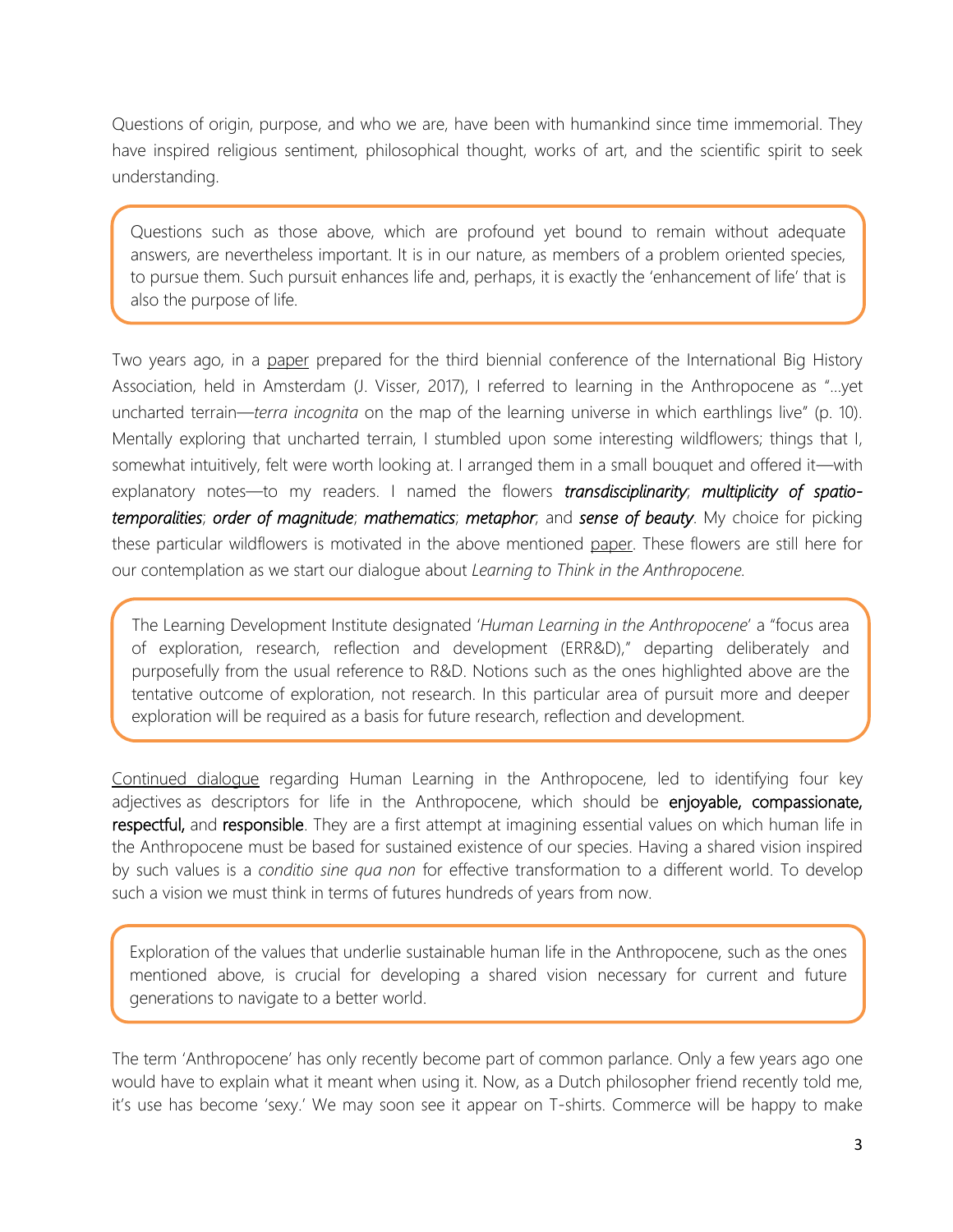money off it. Yet, we are talking about something serious, very serious. The challenge we are facing is enormous. It is without doubt the most complex challenge humankind has ever met. A *beautiful* challenge, I would add. If we are ready to engage with it, we will become better as a consequence. Humans are known for the power of their scientific mind, their unrelenting quest to understand. The Anthropocene offers us the opportunity to understand deeper than we ever were able to appreciate the miracle of our being in the world.

The Anthropocene is about more than climate change. It concerns everything we have done since the agricultural revolution that now starts having a significant impact on our living environment. In addition to changes in the atmospheric conditions of our planet, it includes changes in the planetary microbiota; depletion of essential resources; uneven access to resources across populations; diminishing tolerance of cultural differences; extinction of species; extinction of languages; depreciation of the communication sphere in the wake of technological development; overpopulation, overconsumption, and over-almostanything. And the list goes on. A particularly worrying, rather recent, development is the move towards '*assisted living by default*,' the tendency to substitute machine action for human action. In the end, this tendency leads to atrophy of muscles and the mind. Besides, it is bad the environment. Thus the big question: How can it be changed?

We are all—individually and collectively—somehow part of the equation of change. If change is to happen, it will be through us, ordinary human beings who are able to learn, not because we are being taught, but by walking our own learning paths with an open mind, ready to engage, listening to those we meet 'en route,' reflecting on and asking ourselves questions about our lived experiences, the decisions we make, our behavior, our feelings, our way of being, as we walk on. (See [Sakhi Nitin Anita's contribution](http://learndev.org/dl/HLA-IBHA2018/Sakhi_Nitin_Anita%20-%20Transforming_Learning_for_Transformation.pdf) to this dialogue for examples).

One cannot predict the outcome of anyone's, not even one's own, self-chosen and self-designed learning path. Conventional thinking about education would see this as a problem because nothing can be tested. It is not. Quite to the contrary, if one knew the outcome, no real transformation would be possible.

The Anthropocene imposes conditions that require unprecedented and dramatic change. Time is running out and is too short to let these transformations take place via biological evolution. They can only be achieved through cultural evolution. Urgent work is required to create the conditions for such a cultural evolution to happen. While we can't change our species identity of Homo sapiens, we, modern humans (*Homo sapiens sapiens*) may, thanks to such cultural evolution, eventually find ourselves transformed into another subspecies, *Homo sapiens anthropocensis*.

The big question to tackle here is: Can we create a vision of what Homo sapiens anthropocensis will look like, what its main descriptors (four already offered earlier in this paper) are and how those descriptors are different from those that apply to us modern humans? If such a vision can be created, it should not be seen as fixed. It must be malleable. However, for now, it would be helpful to get us start walking in the right direction.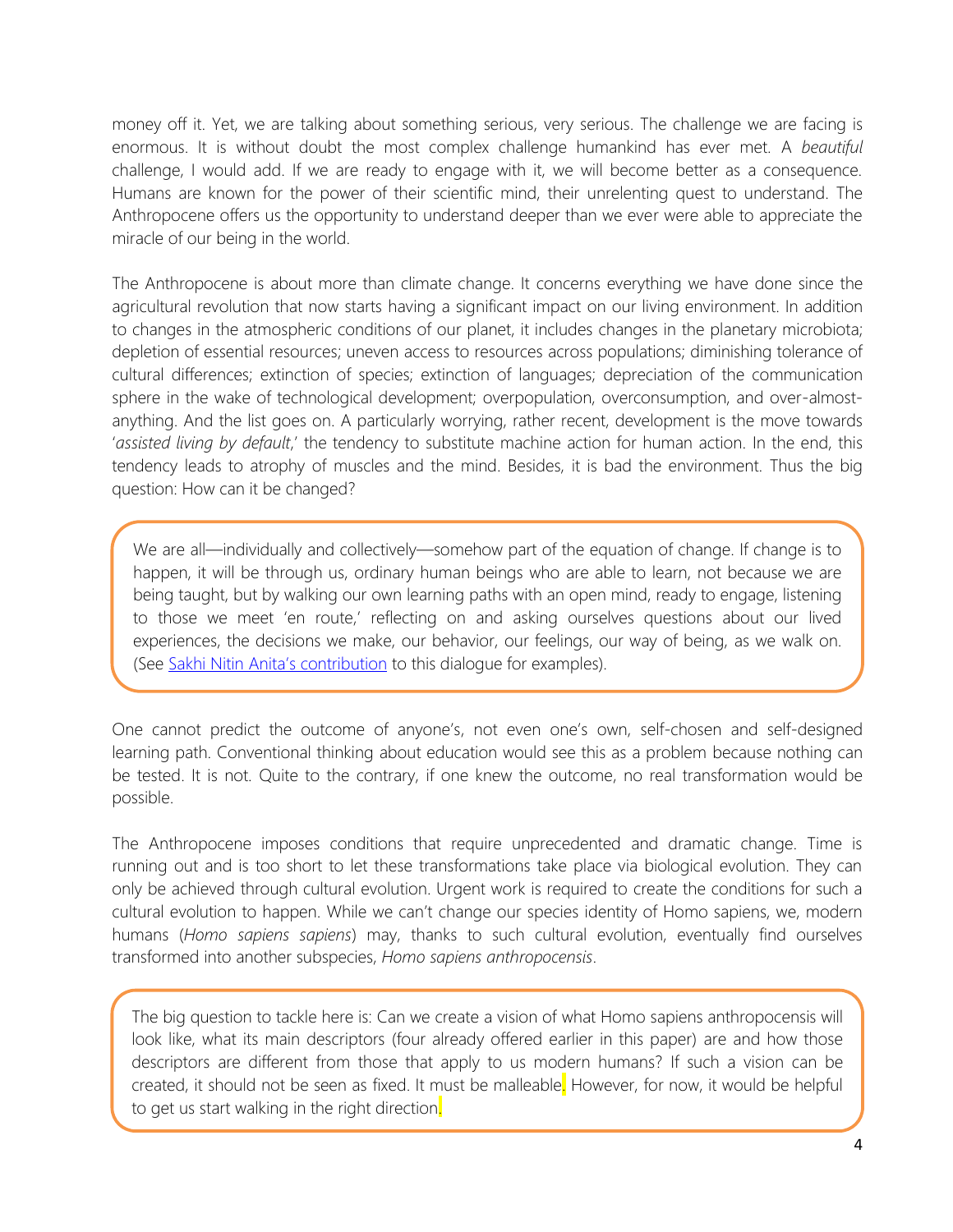The cultural transformation in question may lead us to rediscover a few things, allowing us to reinvent ourselves from the ground up. We must rediscover ourselves as organisms whose features and faculties have not evolved for the world we created. They belong to a different world. We are maladapted to the world in which we live because we changed the world faster than evolution could change us. We don't have to go back to a world of the past though, but must recognize that different future worlds, emanating from our current situation, are possible and that it is upon us and future generations to create such future worlds.

Two essential things must precede this exploratory and creative effort.

- (1) Our dominant mode of learning must be inspired by profound awareness of where we come from and where we are now. Such 'situational awareness' (*J. Visser, 2018*) cannot but lead to the recognition that we are in the wrong place. It should be noted that the 'profound awareness' I am referring to goes beyond mere cognizance. One must feel and know 'in the flesh' what our home in the universe is, what it entails, and why we must keep our house in order. This requires a different kind of pedagogy than what is normally offered at most schools.
- (2) We must feel the urgency to get away from where we are. Where to go next, we don't really know. It's an adventure. For a problem-oriented, exploratory species, which we are, this is a positive motivation. Finding things out (Feynman, 1999), discovering our world (Boorstin, 1985) and recreating it (Boorstin, 1993), are pure pleasures. But we must have the audacity to think five centuries ahead of where we are now.<sup>2</sup>

There may be no specific purpose for human life other than that we are part of the ecology of planet Earth and that dropping out of it would (slightly) diminish its diversity (but it may, regrettably, also benefit some other species). There may be no specific reason why we should preserve human life. But doing so is simply what we have evolved to do. We can't help it. Like all species we are programmed to preserve ourselves. It's the reason why I am writing this paper.

Other worlds are possible. Creating them requires transformative processes. This involves learning and rebuilding the mind in ways that are currently not well conceived in the context of formal education. The focus must be on transformative learning and on rediscovering the value of 'Bildung,' Von Humboldt's vision of learning as a process of becoming, of self-cultivation. We must abandon the attitude that tells us that such dramatic transformations cannot be achieved, because they must.

This brings me to calling attention to the need to take a critical look at what—despite tremendous investment of time, resources, and human effort—has so far been accomplished in terms of reshaping the world of learning. Very little, compared to what is necessary. It is work I have been involved in and written about extensively over the past two decades and a half, exploring new and more comprehensive

l

<sup>&</sup>lt;sup>2</sup> I am giving it 500 years, assuming there are still humans around by then, but we may have long been wiped out well before those five centuries are over (se[e J. Visser, 2438\)](https://tinyurl.com/y9smf4y4). In fact, if we don't manage to dramatically change course within the next 100 years or so, we may well have passed a point of no return, in which case there is nothing more to do than wait until it is all over (Scranton, 2015).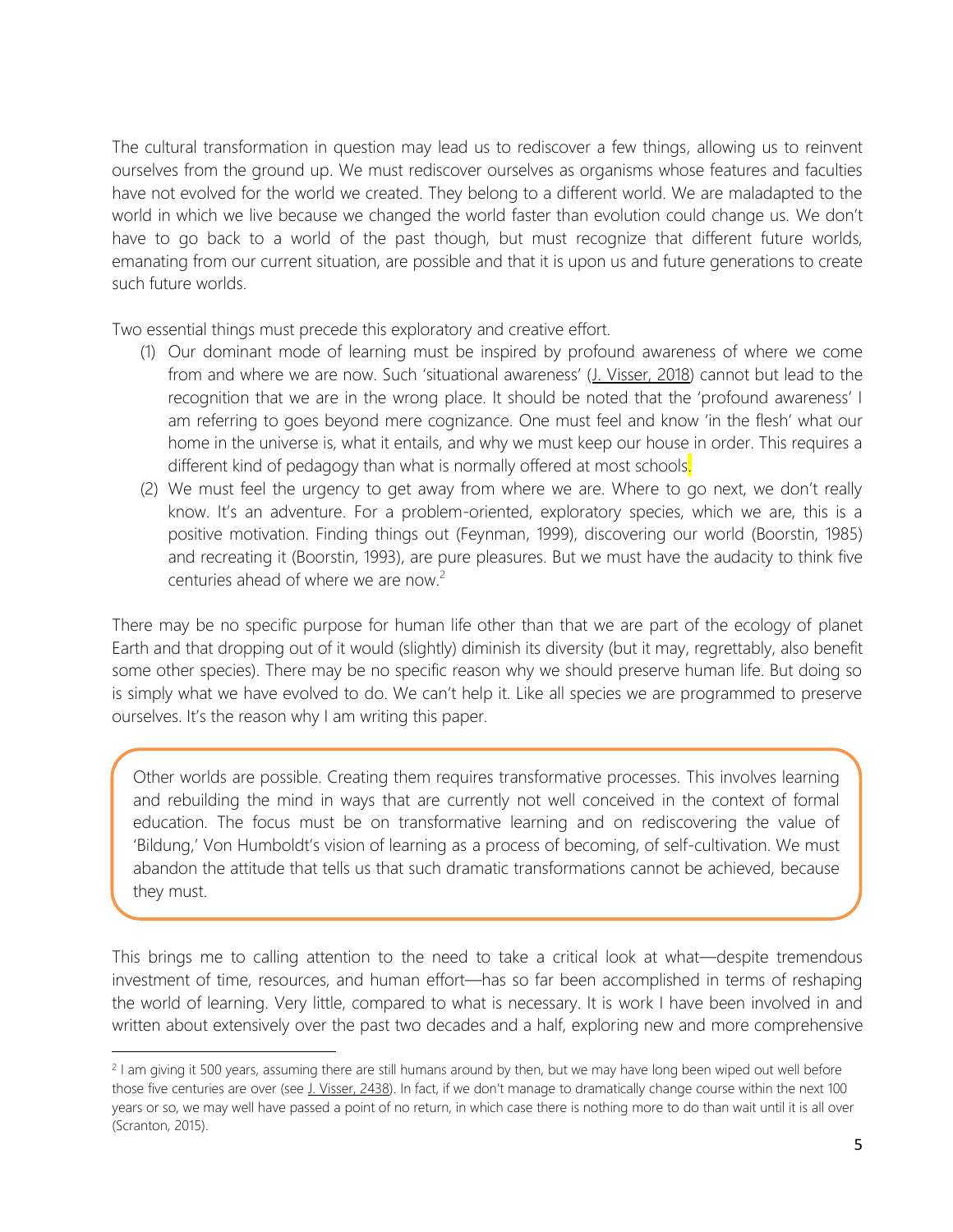meanings of what learning in a lifelong, life-wide and life-deep perspective entails and how it can contribute to the development of mind, of an inquiring mind, a mind that seeks to understand and do so deeply. In the interest of brevity, I will refrain from elaborating on these issues here and thus merely refer to a very short paper, that served as an input to [another colloquium,](http://learndev.org/BtSM2015.html) on '*[Two things commanding](http://learndev.org/dl/BtSM2015/Two%20things%20commanding%20attention%20(J.Visser).pdf)  [attention](http://learndev.org/dl/BtSM2015/Two%20things%20commanding%20attention%20(J.Visser).pdf)*,' (J. Visser, 2015).

Fundamental 're-architecturing' of the learning landscape will be required. In terms of formal learning, it calls for creativity and astuteness in reimagining our schools (Egan, 2008) and perhaps creating entirely different structures, whether with walls, under trees, or in cyberspace, or all of these and more. It must be recognized that education entails a risk, a beautiful risk, as Biesta (2013) argues. "That risk is there because, as W. B. Yeats has put it, education is not about filling a bucket but about lighting a fire." It is there "because students are not to be seen as objects to be molded and disciplined, but as subjects of action and responsibility" (p. 1). Besides, we do not just learn in schools or thanks to schools. In fact, we spend only a very minor portion of our learning time throughout life in schools. Most of our learning takes place in informal settings (Bransford, Slowinski, Vye, & Mosborg, 2008), calling for new designs and technological invention.

Changing our perceptions about such things as learning may be difficult, as Yusra Visser and I argued at the turn of the century at a conference in Denver, Colorado (J. Visser & Y. L. Visser, 2000), but if it weren't difficult it would not be worth our time and effort to attend to it. The change is crucial for sustained human life and growth in the Anthropocene. A mere 18 years on, since that conference in Denver took place, we find ourselves in a dramatically changed world. It is time to take a serious look at that world, reflect on its future in the perspective of our much bigger history, ask ourselves questions, and be inspired and appropriately knowledgeable to act constructively and change the world.

Recommendations (among many others that I could think of) for the Villanova dialogue (and beyond):

- (1) We can't go on with the world as is. Different worlds must be envisioned. What could such worlds look like? What characteristics would the humans inhabiting them have?
- (2) Being motivated by visions of different worlds, and aware that change from 'what is' to 'what is desired' cannot be linear but must be complex, what conditions should be put in place that encourage and facilitate the cultural evolution that should eventually lead to a world in which human and other life can sustain in harmony?
- (3) Curiosity and creativity, the passion to find things out and create mental frameworks to capture how the world works (science) and to interact with the world, contributing to its change (technology), are fundamental dimensions of our being. They will go away only with our own demise. What should go away, though, while we are still here, is our proclivity to not be concerned with how science and technology are used and our preference to wait until later before opening our eyes and see the long-term consequences of what we have done. How can this be fixed to ensure that henceforth we interact constructively with our world, our precious home in the universe?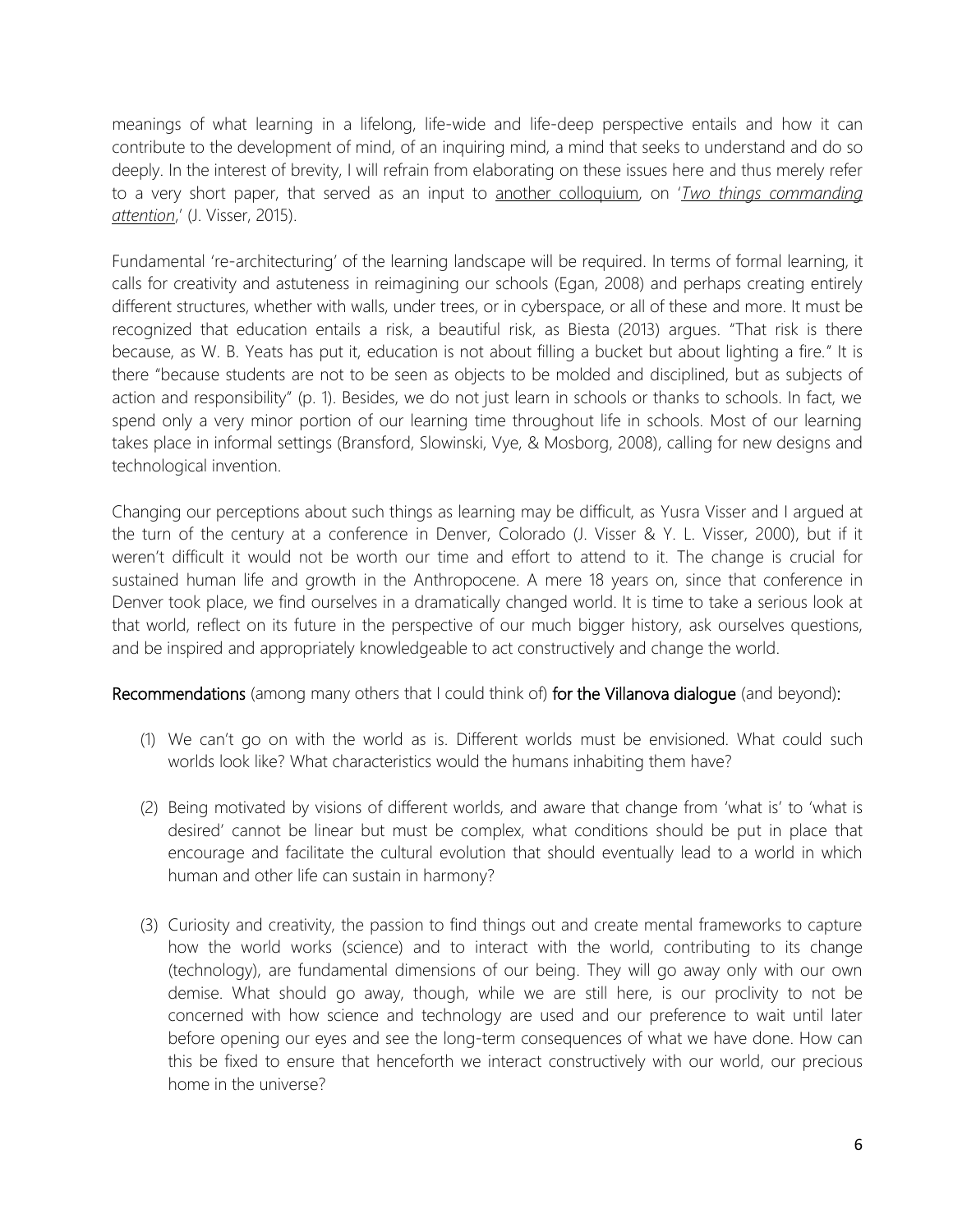### REFERENCES

Barnosky, A. D. et al. (2011). Has the Earth's sixth mass extinction already arrived? *Nature*, *471*, 51-57.

- Biesta, G. J. J. (2013). *The beautiful risk of education*. London and New York: Routledge.
- Boorstin, J. D. (1985). *The discoverers: A history of man's search to know his world and himself*. New York: Vintage Books, a division of Random House.
- Boorstin, J. D. (1993). *The creators: A history of heroes of the imagination*. New York: Vintage Books, a division of Random House.
- Bransford, J., Slowinski, M., Vye, N., & Mosborg, S. (2008). The learning sciences, technology and designs for educational systems: Some thoughts about change. In J. Visser & M. Visser-Valfrey, *Learners in a changing learning landscape: Reflections from a dialogue on new roles and expectations* (pp. 37-67). Dordrecht, NL: Springer.
- Ceballos, G., Ehrlich, P. R., Barnosky, A. D., García, A., Pringle, R. M., & Palmer, T. M. (2015). Accelerated modern human-induced species losses: entering the sixth mass extinction. *Science Advances*, *1*(5) e1400253.
- Ceballos, G., Ehrlich, P. R., & Dirzo, R. (2017). Biological annihilation via the ongoing sixth mass extinction signaled by vertebrate population losses and declines. *Proceedings of the National Academy of Sciences*. Advance online publication. doi: 10.1073/pnas.1704949114.
- Egan, K. (2008). *The future of education: Reimagining our schools from the ground up*. New Haven and London: Yale University Press.
- Feynman, R. P. (1999). *The pleasure of finding things out*. New York: Basic Books.
- Kolbert, E. (2014). *The sixth extinction: An unnatural history*. New York: Henry Holt and Co.
- Lao Tzu. *Tao Te Ching*, in translation by T. H. McDonald. Retrieved from [http://www.wright](http://www.wright-house.com/religions/taoism/tao-te-ching.html)[house.com/religions/taoism/tao-te-ching.html.](http://www.wright-house.com/religions/taoism/tao-te-ching.html)
- Leakey, R., & Lewin, R. (1996). *The sixth extinction: Patterns of life and the future of humankind*. New York: Anchor Books.
- Scranton, R. (2015). *Learning to die in the Anthropocene: Reflections on the end of a civilization*. San Francisco: City Lights Books.
- Van der Valk T., Sandoval-Castellanos, E., Caillaud, D., Ngobobo, U., Binyinyi, E., Nishuli, R., Stoinski, T., Gilissen, E., Sonet, G., Semal, P., Kalthoff, D. C., Dalén, L., & Guschanski, K. (2018). Significant loss of mitochondrial diversity within the last century due to extinction of peripheral populations in eastern gorillas. 2018. *Scientific Reports*, *8*(1), 6551.
- Visser, J. (2015). [Two things commanding attention.](http://learndev.org/dl/BtSM2015/Two%20things%20commanding%20attention%20(J.Visser).pdf) Paper contributed to the *Sixth Advanced International Colloquium on Building the Scientific Mind: Building peace in the minds of women and men*, São Raimundo Nonato, Piauí, Brazil, August 17-21, 2015.
- Visser, J. (2017). [Human learning and the development of mind: Reflections against the backdrop of Big](https://tinyurl.com/y8hkqe5p)  [History.](https://tinyurl.com/y8hkqe5p) *Origins, The Bulletin of the International Big History Association, VI*(9), 3-12.
- Visser, J. (2018). [Situational awareness: An imperative for 'Bildung' in the Anthropocene.](https://tinyurl.com/ycv384yo) Contribution to the '*Festschriift zum 80. Geburtstag von Jürgen Zimmer.' AUF ZU NEUEN UFERN Der Situationsansatz breiter gedacht und konkret verwirklicht ERWEITERUNG DER GRUNDLAGEN*.
- Visser, J. (2438). [Late Anthropocene rock art discovered on planet Earth](https://tinyurl.com/y9smf4y4) (time travel report). *Journal of Pan Planetary Studies*, Vol. *258*(3), 356–357.
- Visser, J., & Visser, Y. L. (2000). [On the difficulty of changing our perceptions about such things as](https://www.researchgate.net/publication/259811620_On_the_Difficulty_of_Changing_Our_Perceptions_About_Such_Things_as_Learning)  [learning.](https://www.researchgate.net/publication/259811620_On_the_Difficulty_of_Changing_Our_Perceptions_About_Such_Things_as_Learning) Paper presented at the *Presidential Session on 'In search of the meaning of learning*' at